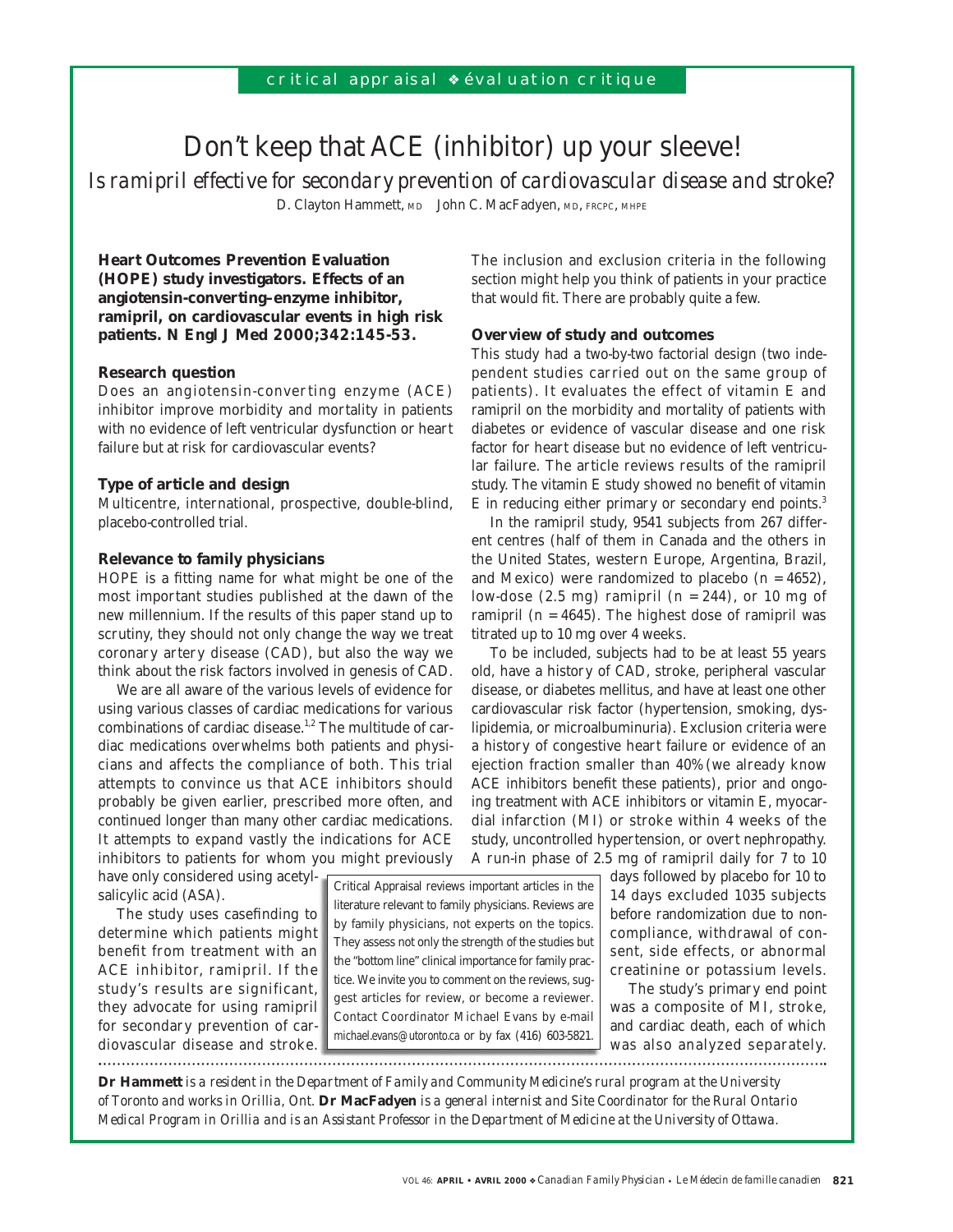Table 1. **Summary of results:** *Primary end points\* after treatment with 10 mg of ramipril for a mean duration of 4.4 years.*

| <b>END POINT</b>                                      | <b>RAMIPRIL</b><br><b>GROUP</b><br>$(N = 4645)$ | <b>PLACEBO</b><br><b>GROUP</b><br>$(N = 4652)$ | <b>RRR</b><br>$(\%)$ | <b>ARR</b><br>$(\%)$ | <b>NNT</b> |
|-------------------------------------------------------|-------------------------------------------------|------------------------------------------------|----------------------|----------------------|------------|
| Myocardial<br>infarction, stroke,<br>or cardiac death | 651                                             | 826                                            | 21                   | 3.7                  | 27         |
| Myocardial<br>infarction                              | 459                                             | 570                                            | 19                   | 2.4                  | 42.        |
| <b>Stroke</b>                                         | 156                                             | 226                                            | 31                   | 1.5                  | 67         |
| Cardiac mortality                                     | 282                                             | 377                                            | 25                   | 2.0                  | 49         |
| All-cause mortality                                   | 482                                             | 569                                            | 15                   | 1.9                  | 54         |

ARR*—Absolute risk reduction,* 

NNT*—Number needed to treat* 

RRR*—Relative risk reduction.*

*\*Subgroups are not mutually exclusive.*

Secondary end points included mortality from all causes, need for cardiac revascularization, and hospitalization for unstable angina or congestive heart failure or any complication of diabetes.

There was intention-to-treat analysis. All subjects enrolled in the study remained in the study, regardless of whether they discontinued treatment, in order to track the end points. The power of the study was set at 90% ( $\alpha$  = 0.05). The authors calculated that 9000 patients would be needed to detect a 13.5% relative risk reduction over 5 years.

The study was funded by the Medical Research Council of Canada, Hoechst Marion Roussel (makers of ramipril), and the manufacturers of a natural vitamin E supplement. Physicians at McMaster University coordinated the study.

# **Results**

After a mean follow up of 4.4 years, a highly significant reduction in cardiovascular end points was seen among patients taking ramipril, so the study was stopped early. Mean age of participants was 66 years; about half were between 55 and 65 years old. About 80% had evidence of CAD, 39% had diabetes, and 47% had hypertension. Women made up 27% of the study group. Patients in each group had similar baseline characteristics. It was interesting to note that, despite their substantial risk of cardiovascular disease, only about 76% of patients were taking ASA daily. Risk reductions for primary end points are summarized in **Table 1**.

Benefit was also shown through secondary and surrogate outcome measures, the most significant of these being need for revascularization (number needed to treat  $[NNT] = 43$ , complications related to diabetes  $(NNT = 85)$ , new diagnosis of diabetes  $(NNT = 88)$ , and worsening angina (NNT = 42).

Many patients permanently discontinued treatment during the study: 29% of patients taking ramipril and 27% of patients in the placebo group. The most common reason for discontinuing treatment in both groups (24% in the ramipril group and 23% in the placebo group) was unspecified, but 7.3% of patients in the ramipril group discontinued due to cough.

The effect of 10 mg of ramipril on blood pressure was negligible. The benefit of 2.5 mg of ramipril appeared to be less than that of 10 mg in reducing the primary composite end point, but the number of events was small, and statistical analysis was not provided. Trends over time indicate that the benefits of ramipril probably increase beyond the duration of the study period.

#### **Analysis of methodology**

There are no apparent weaknesses in the study's randomization, methods, or analysis. The study was multinational, but about half the participants were from Canada so quite representative of patients we see in our offices. A secondary analysis was done to understand how results might have differed if all patients with low ejection fractions were excluded. Some of the surrogate outcomes will undoubtedly generate future papers.

About 28% of subjects dropped out of the study, but their end points were included in the final analysis. This is appropriate for the study design, but is one of the problems with an intention-to-treat analysis. For example, in this study, the authors did not include separate data for those who discontinued treatment, so it is impossible for us to know what percentage of the morbidity and mortality they accounted for in each group. If secondary analysis had shown that subjects who continued to take ramipril did better than those who did not, it would have added weight to their already convincing data. On the other hand, including subjects who discontinued treatment in the final results more closely approximates the effect of starting therapy in our own patients, some of whom are likely to discontinue treatment for a variety of reasons.

Presentation of results did not provide clinically useful statistics, such as the NNT or absolute risk reductions. Also, we are seldom reminded that results were derived from 4.4 years of treatment. All this makes it difficult to put these rather significant results into context. There were minor calculation errors in the outcome tables due to rounding, but these did not affect interpretation of results.